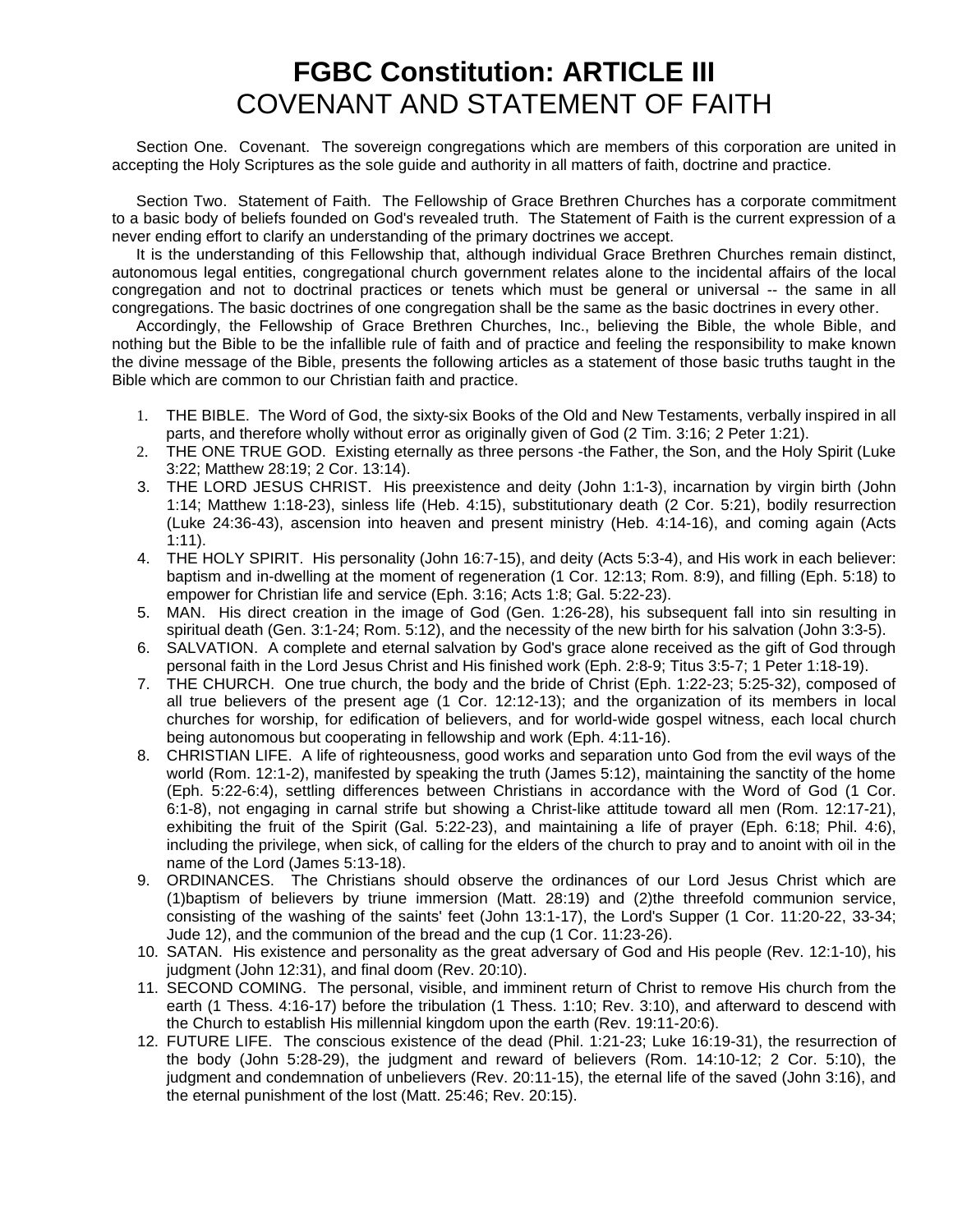## **Grace College and Seminary Covenant of Faith Statement of Doctrine**

As stated under paragraph VI of the original Charter, it is one of the essential purposes of Grace "To carry on the educational activities of this corporation in complete harmony with the articles of the following 'Covenant of Faith,' which cannot be changed or diminished," and to which each member of the faculty and board of trustees is required to "subscribe annually in writing."

1. We believe in THE HOLY SCRIPTURES: accepting fully the writings of the Old and New Testaments as the very Word of God, verbally inspired in all parts and therefore wholly without error as originally given of God, altogether sufficient in themselves as our only infallible rule of faith and practice (Matt. 5:18; John 10:35, 16:13, 17:17, 2 Tim. 3:16, 2 Peter 1:21).

2. We believe in THE ONE TRIUNE GOD: who is personal, spirit, and sovereign (Mark 12:29;John 4:24, 14:9; Ps. 135:6); perfect, infinite, and eternal in His being, holiness, love, wisdom, and power (Ps. 18:30, 1147:5; Deut. 33:27); absolutely separate and above the world as its Creator; yet everywhere present in the world as the Upholder of all things (Gen. 1:1; Ps. 104); self-existent and self-revealing in three distinct Persons— the Father, the Son, and the Holy Spirit (John 5:26; Matt. 28:19; 2 Cor. 13:14), each of whom is to be honored and worshiped equally as true God (John 5:23;Acts 5:3-4).

3. We believe in THE LORD JESUS CHRIST: who is the Second Person of the Triune God, the eternal Word and Only Begotten Son, our great God and Savior (John 1:1, 3:16; Titus 2:13; Rom. 9:5); that, without any essential change in His divine Person (Heb. 13:8), He became man by the miracle of Virgin Birth (John 1:14; Matt. 1:23), thus to continue forever as both true God Man, one Person with two natures (Col. 2:9, Rev. 22:16); that as Man, He was in all points tempted like as we are, yet without sin (Heb. 4:15; John 8:46): that as the perfect Lamb of God He gave himself in death upon the Cross bearing the sin of the world, and suffering its full penalty of divine wrath in our stead (Isa. 53:5-6; Matt. 20:28; Gal. 3:13; John 1:29); that He arose again from the dead and was glorified in the same body in which He suffered and died (Luke 24:36-43; John 20:25-28); that as our great High Priest He ascended into heaven, there to appear before the face of God as our Advocate and Intercessor (Heb. 4:14, 9:24; 1 John 2:1).

4. We believe in THE HOLY SPIRIT: who is the Third Person of the Triune God (Matt. 28:19; Acts 5:3-4), the divine Agent in nature, revelation, and redemption (Gen. 1:2; Ps 104:30; 1 Cor. 2:10; 2 Cor. 3:18); that He convicts the world of sin (John 16:8-11), regenerates those who believe (John 3:5), and indwells, baptizes, seals, empowers, guides, teaches, and sanctifies all who become children of God through Christ (1 Cor. 6:19, 12:13; Eph. 4:30, 3:16; Rom 8:14; John 14:26; 1 Cor. 6:11).

5. We believe in THE CREATION AND FALL OF MAN: that he was the direct creation of God, spirit and soul and body, not in any sense the product of an animal ancestry, but made in the divine image (Gen. 1:26-29, 2:7 and 18-24; Matt. 19:4, 1 Thess. 5:23); that by personal disobedience to the revealed will of God, man became a sinful creature and the progenitor of a fallen race (Gen. 3:1-24, 5:3), who are universally sinful in both nature and practice (Eph. 2:3; Rom. 3:23, 5:12), alienated from the life and family of God (Eph. 4:18; John 8:42-44), under the righteous judgement and wrath of God (Rom. 1:18, 3:19), and have within themselves no possible means of recovery or salvation (Mark 7:21-23; Matt. 19:26; Rom 7:18).

6. We believe in SALVATION BY GRACE THROUGH FAITH: that salvation is the free gift of God (Rom. 3:24, 6:23), neither merited nor secured in part or in whole by any virtue or work of man (Titus 3:5; Rom. 4:4-5, 11:16), but received only by personal faith in the Lord Jesus Christ (John 3:16, 6:28-29; Acts 16:30-31; Eph. 2:8-9), in whom all true believers have as a present possession the gift of eternal life, a perfect righteousness, sonship in the family of God, deliverance and security from all condemnation, every spiritual resource needed for life and godliness, and the divine guarantee that they shall never perish (1 John 5:13; Rom. 3:22; Gal. 3:26; John 5:24; Eph. 1:3; 2 Peter 1:3; John 10:27-30); that this salvation includes the whole man, spirit and soul and body (1 Thess. 5:23-24); and apart from Christ there is no possible salvation (John 14:6; Acts 4:12).

7. We believe in RIGHTEOUS LIVING AND GOOD WORKS: not as the procuring causer of salvation in any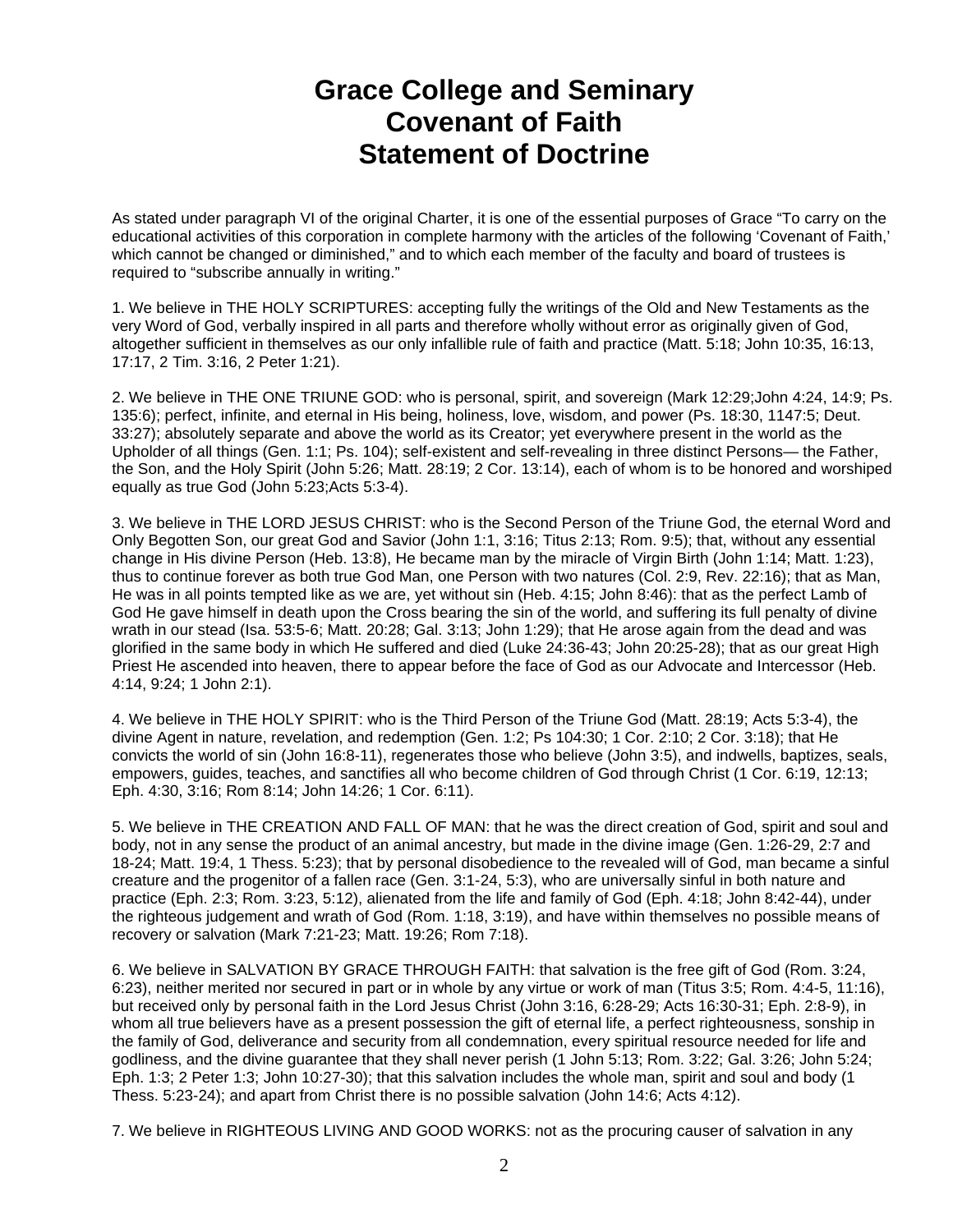sense, but as its proper evidence and fruit (1 John 3:9-11, 4:19, 5:4; Eph. 2:8-10; Titus 2:14; Matt. 7:16-18; 1 Cor. 15:10); and therefore as Christians we should keep the word of our Lord (John 14:23), seek the things which are above (Col. 3:1), walk as He walked (1 John 2:6), be careful to maintain good works (Titus 3:8), and especially accept as our solemn responsibility the duty and privilege of bearing the Gospel to a lost world in order that we may bear much fruit (Acts 1:8; 2 Cor. 5:19; John 14:16); remembering that a victorious and fruitful Christian life is possible only for those who learned they are not under law but under grace (Rom. 6:14), and who in gratitude for the infinite and undeserved mercies of God have presented themselves wholly to Him for His service (Rom. 12:1- 2).

8. We believe in THE EXISTENCE OF SATAN: who originally was created a holy and perfect being, but through pride and unlawful ambition rebelled against God (Ezek. 18:13-17; Isa. 14:13-14; 1 Tim. 3:7); thus becoming utterly depraved in character (John 8:44), the great Adversary of God and His people (Matt. 4:1-11; Rev. 12:10), leader of all other evil angels and spirits (Matt. 12:24-26, 25:41), the deceiver and god of this present world (Rev. 12:9; 2 Cor. 4:4); that his powers are supernaturally great, but strictly limited by the permissive will of God, who overrules all his wicked devices for good (Job 1:1-22; Luke 22:331-32); that he was defeated and judged at the Cross, and therefore his final doom is certain (John 12:31-32, 16:11; Rev. 20:10); that we are able to resist and overcome him only in the armor of God and by the Blood of the Lamb (Eph. 6:12-18; Rev. 12:11).

9. We believe in THE SECOND COMING OF CHRIST: that His return from Heaven will be personal, visible, and glorious—a Blessed Hope for which we should constantly watch and pray, the time being unrevealed but always imminent (Acts 1:11; Rev. 1:7; Mark 13:33-37; Titus 2:11-13; Rev. 22:20); that when he comes He will first by resurrection and translation remove from the earth His waiting Church (1 Thess. 4:16-18), then pour out the righteous judgements of God upon the unbelieving world (Rev. 6:1-18:24), afterward descend with His church and establish His glorious and literal kingdom over all the nations for a thousand years (Rev. 19:1-20:6; Matt. 13:41- 43), at the close of which He will rise and judge the unsaved dead (Rev. 20:11-15), and finally as the Son of David deliver up His Messianic Kingdom to God the Father (1 Cor. 15:24-28), in order that as the Eternal Son He may reign forever with the Father in the New Heaven and the New Earth (Luke 1:32-33; Rev. 21:1-22:6).

10. We believe in FUTURE LIFE, BODILY RESURRECTION, AND ETERNAL JUDGMENT: that the spirits of the saved at death go immediately to be with Christ in heaven (Phil. 1:21-23; 2 Cor. 5:8), where they abide in joyful fellowship with Him until His second coming, when their bodies shall be raised from the grave and changed into the likeness of His own glorious body (Phil. 3:20-21; 2 Cor. 5:8), where they abide in joyful fellowship with Him until His second coming, when their bodies shall be raised from the grave and changed into the likeness of His own glorious body (Phil. 3:20-21; 1 Cor. 15:35-58; 1 John 3:2), at which time their works shall be brought before the Judgment Seat of Christ for the determination of rewards, a judgment which may issue in the loss of rewards, but not in the loss of the soul (1 Cor. 3:8-15); that the spirits of the unsaved at death descend immediately into Hades where they are kept under punishment until the final day of judgement (Luke 16:19-31; 2 Peter 2:9 ASV), at which time their bodies shall be raised from the grave, they shall be judged according to their works, and cast into the place of final and everlasting punishment ((Rev. 20:11-15, 21:8; Mark 9:43-48; Jude 13).

11. We believe in THE ONE TRUE CHURCH: the mystical Body and Bride of the Lord Jesus (Eph. 4:4; 5:25-32), which He began to build on the day of Pentecost (Matt. 16:18; Acts 2:47), and will complete at His second coming (1 Thess. 4:16-17); and into which all true believers of the present age are baptized immediately by the Holy Spirit (1 Cor. 12:12-13 with 1:2); that all the various members of this one spiritual Body should assemble themselves together in local churches for worship, prayer, fellowship, teaching, united testimony; and the observance of the ordinances of our Lord (Heb. 10:25; Acts 2:41-47), among which are the following: the Baptism of believers by Triune Immersion (Matt. 28:20), the Laying on of Hands (1 Tim. 4:14; 2 Tim. 1:6), the Washing of the Saints' Feet (John 13:1-17), the Lord's Supper or Lovefeast (1 Cor. 11:17-22; Jude 12 ASV), the Communion of the Bread and Cup (1 Cor. 11:23-24), and Prayer and Anointing for the Sick (James 5:13-18).

12. We believe in SEPARATION FROM THE WORLD: that since our Christian citizenship is in heaven, as the children of God we should walk in separation from this present world, having no fellowship with its evil ways (Phil. 3:20 ASV; 2 Cor. 6:14-18; Rom. 12:2; Eph. 5:11), abstaining from all worldly amusements and unclean habits which defile mind and body (Luke 8:14; 1 Thess. 5:22; 1 Tim. 5:6; 1 Peter 2:11; Eph. 5:3-11, 18; Col. 3:17; 1 Cor. 6:19-20), from the sin of divorce and remarriage as forbidden by our Lord (Matt. 19:9), from the swearing of any oath (James 5:12), from the use of unbelieving courts for the settlements of disputes between Christians (1 Cor. 6:1-9), and from taking personal vengeance in carnal strife (Rom. 12:18-21; 2 Cor. 10:3-4).

We understand that the above Articles do not by any means exhaust the content of our creed which is the whole Word of God, and they are not intended to set a limit beyond which faith cannot go within this Word; but we do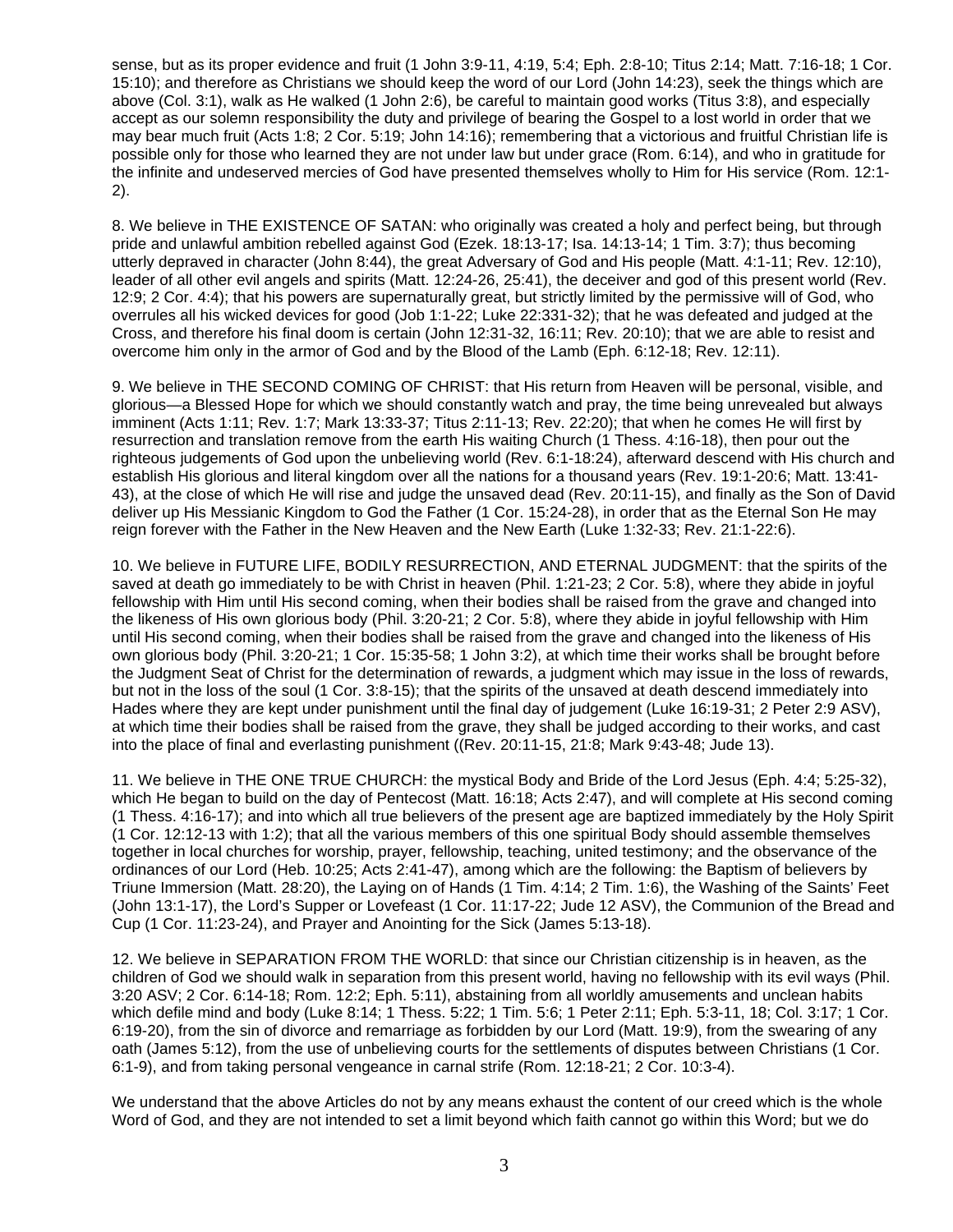believe that in so far as these Articles extend they are a true presentation of the sound doctrine taught in the Scriptures, and therefore binding upon us as Christian believers.